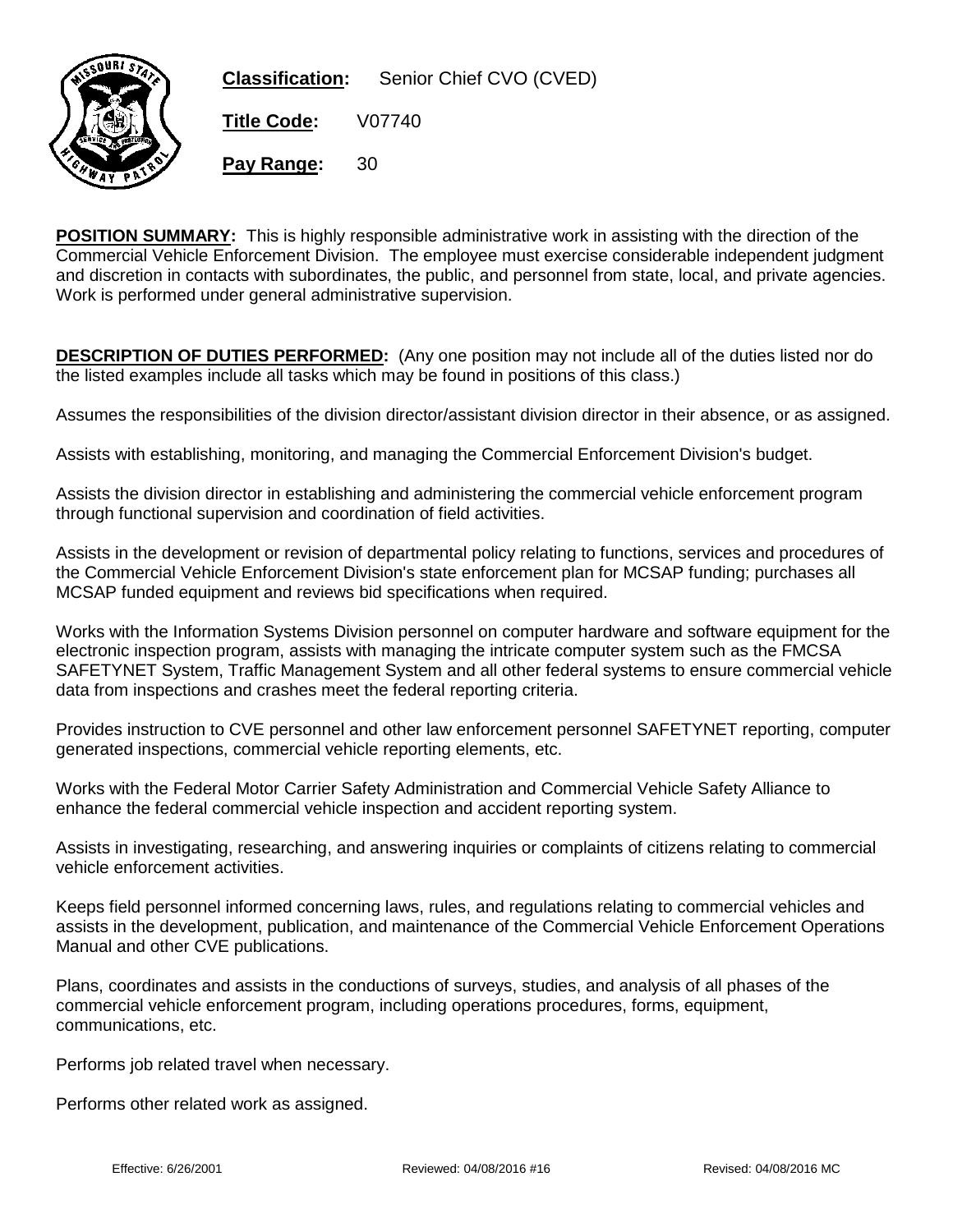## **REQUIRED KNOWLEDGE, SKILLS, AND ABILITIES:**

Working knowledge of weighing equipment (both mechanical and electronic) and be capable of working with multiples.

Working knowledge of computer-based and microprocessing weighing equipment.

Knowledge of the CVSA National Association Standard Inspection (NASI) Level I Inspection, General Hazardous Materials Inspection and Cargo Tank/Bulk Packaging Inspection procedures.

Knowledge of the Federal Highway Administration's MCSAP program, Size and Weight State Enforcement Plan, the Intelligent Transportation System, and the Commercial Vehicle Operations project.

Knowledge of state and federal audit and purchasing procedures.

Knowledge of the budget process and application of a variety of budgeting transactions.

Knowledge of all state and federal statutes, laws, rules, and regulations pertaining to all facets of Commercial Vehicle Enforcement.

Knowledge of the principles and techniques of supervision.

Ability to provide effective presentations on behalf of the Patrol during planning meetings.

Ability to operate assigned departmental vehicle at a high rate of speed as needed and under varying, stressful conditions to apprehend violators and respond to emergency situations.

Ability to exercise diplomacy and patience in dealing with a variety of individuals (in potentially hostile situations) with firmness, tact, and impartiality necessary to enforce commercial vehicle laws and regulations.

Ability to safely and properly fire, load/unload Patrol firearms, as well as the ability to properly use and maintain OC aerosol, an ASP baton, handcuffs, and an assigned firearm.

Ability to gain and maintain physical control of persons when making a custodial arrest.

Ability to handle restricted and confidential information in a professional manner and maintain the information as such.

Ability to communicate in English clearly and concisely, both orally and in writing.

Ability to establish and maintain harmonious working relations with others.

Ability to work with material that may be of a sexual nature relating to criminal activity (e.g., written material, photographs, and/or verbal language, etc.).

Ability to work hours as assigned.